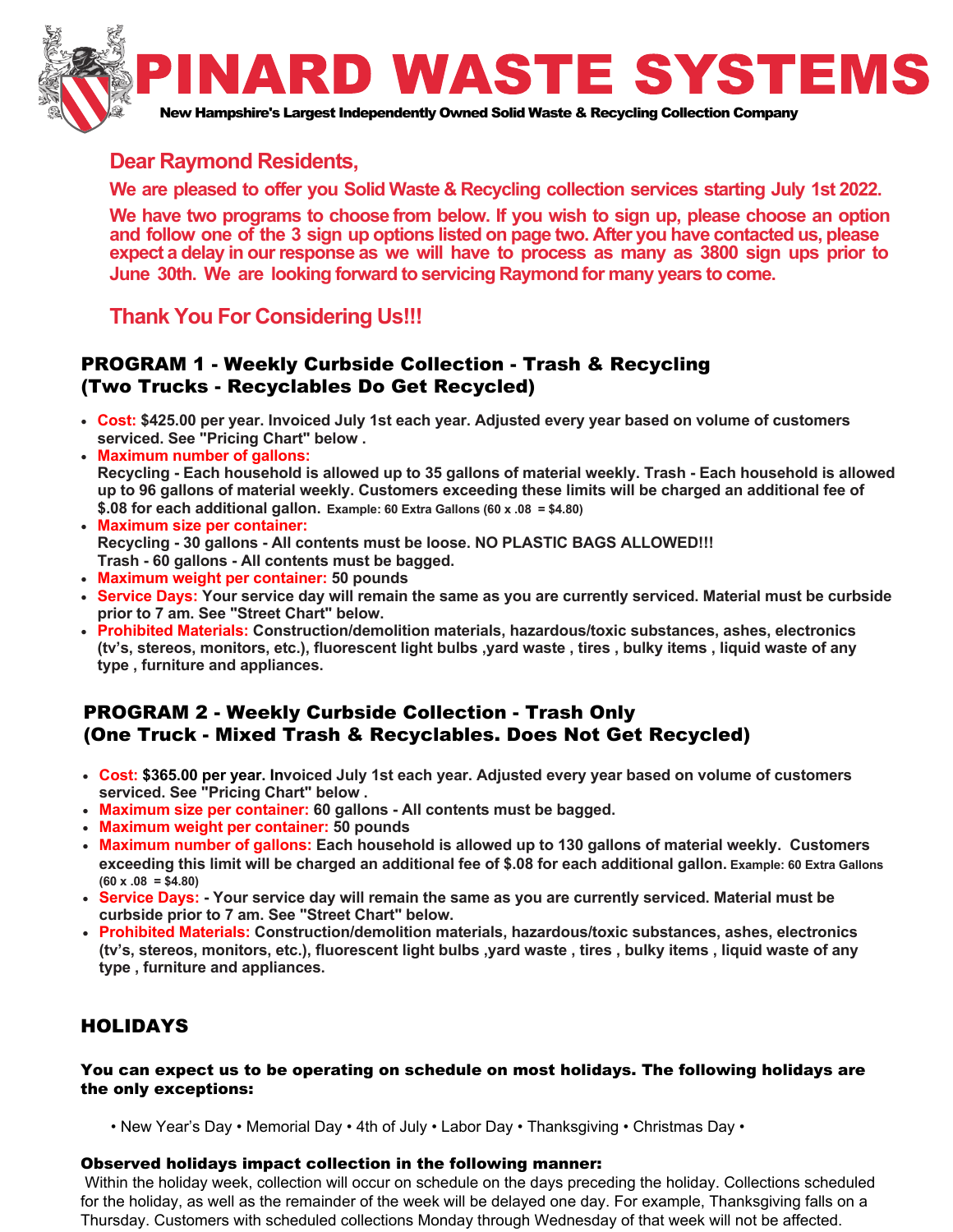## SIGN UP INSTRUCTIONS

PHONE: **(800) 675-7933 - Press 8 and follow the instructions on the voicemail.**

EMAIL: **Raymond@Pinardwaste.com - List: Last Name, Address, Phone # , Option Choice(1 or 2) & Best Time To Contact You. Example: (6am - 8 pm Monday - Saturday)**

WEB: **Go to www.pinardwaste.com - Use Raymond Sign Up Tab On Front Page**

## PRICING CHART

| <b>Curbside Collection Annual Pricing Chart</b> | Year 1                     | Year 2   | Year 3   |          |
|-------------------------------------------------|----------------------------|----------|----------|----------|
|                                                 |                            |          |          |          |
| <b>Weekly Service</b>                           | <b>Participating Homes</b> | Annual   | Annual   | Annual   |
|                                                 |                            | Fee      | Fee      | Fee      |
| <b>Trash &amp; Recycling</b>                    | $1 - 1000$                 | \$675.00 | \$698.63 | \$723.08 |
| Trash Only                                      | 1 - 1000                   | \$595.00 | \$615.83 | \$637.38 |
| <b>Trash &amp; Recycling</b>                    | 1001 -2000                 | \$525.00 | \$543.38 | \$562.39 |
| <b>Trash Only</b>                               | 1001 - 2000                | \$465.00 | \$481.28 | \$498.12 |
| <u>Trash &amp; Recycling</u>                    | 2001-3000                  | \$425.00 | \$439.88 | \$455.27 |
| <mark>Trash Only</mark>                         | $2001 - 3000$              | \$365.00 | \$377.78 | \$391.00 |
| Trash & Recycling                               | 3001 -4000                 | \$325.00 | \$336.38 | \$348.15 |
| <b>Trash Only</b>                               | $3001 - 4000$              | \$265.00 | \$274.28 | \$283.87 |
| Year 1 Pricing - 7-1-2022 Through 6-30-2023     |                            |          |          |          |





Recycling rules have changed. What you think you know**,** may not be accurate. Many items that may have recycle value, are not allowedin the Single Stream mix. Just because an item is Metal, Paper, Glass or has a triangle on it, doesn't make it acceptable. Here are some simple guidelines that should help you to Recycle Right.

| <b>PLASTIC</b>                                                                                                                                       | <b>GLASS</b>                                                               | <b>PAPER/CARDBOARD</b><br>Paper, Newspaper,                                                                                                        |
|------------------------------------------------------------------------------------------------------------------------------------------------------|----------------------------------------------------------------------------|----------------------------------------------------------------------------------------------------------------------------------------------------|
| Bottles, Jars, Jugs, Tubs<br>5 gallon maximum                                                                                                        | <b>Bottles, Jars</b>                                                       |                                                                                                                                                    |
| If it did not come with a<br>lid or cap It's Trash                                                                                                   | If it did not come with a<br>lid, cap or cork It's Trash                   | If you can't<br>tear it It's Trash                                                                                                                 |
| NO                                                                                                                                                   | NO                                                                         | <b>NO</b>                                                                                                                                          |
| Bags, Wrap Tarps,<br>Film, Styro-foam<br>Clothes Hangers, CDs,<br>Utensils, Straws, Cups,<br>Garden Hoses, Toys,<br><b>Cell Phone Cases, Flower,</b> | Ceramics,<br><b>Baking Glass,</b><br>Light Bulbs,<br>Windows,<br>Porcelain | <b>Waxed Paper,</b><br>Orange Juice/<br><b>Milk Cartons,</b><br><b>Hard Cover Books,</b><br><b>Plastic Coated Paper,</b><br><b>Wrapping Paper,</b> |
|                                                                                                                                                      |                                                                            |                                                                                                                                                    |

When in doubt, go to <u>www.RecycleSmartNH.org</u> Enter in the item to find out if it's recycling or trash!

Because of global changes to recycling, the industry has changed how they describe what can and can't be recycled in residential programs. They have<br>moved away from the "look for the symbol," and "1-7"terminology, and inst